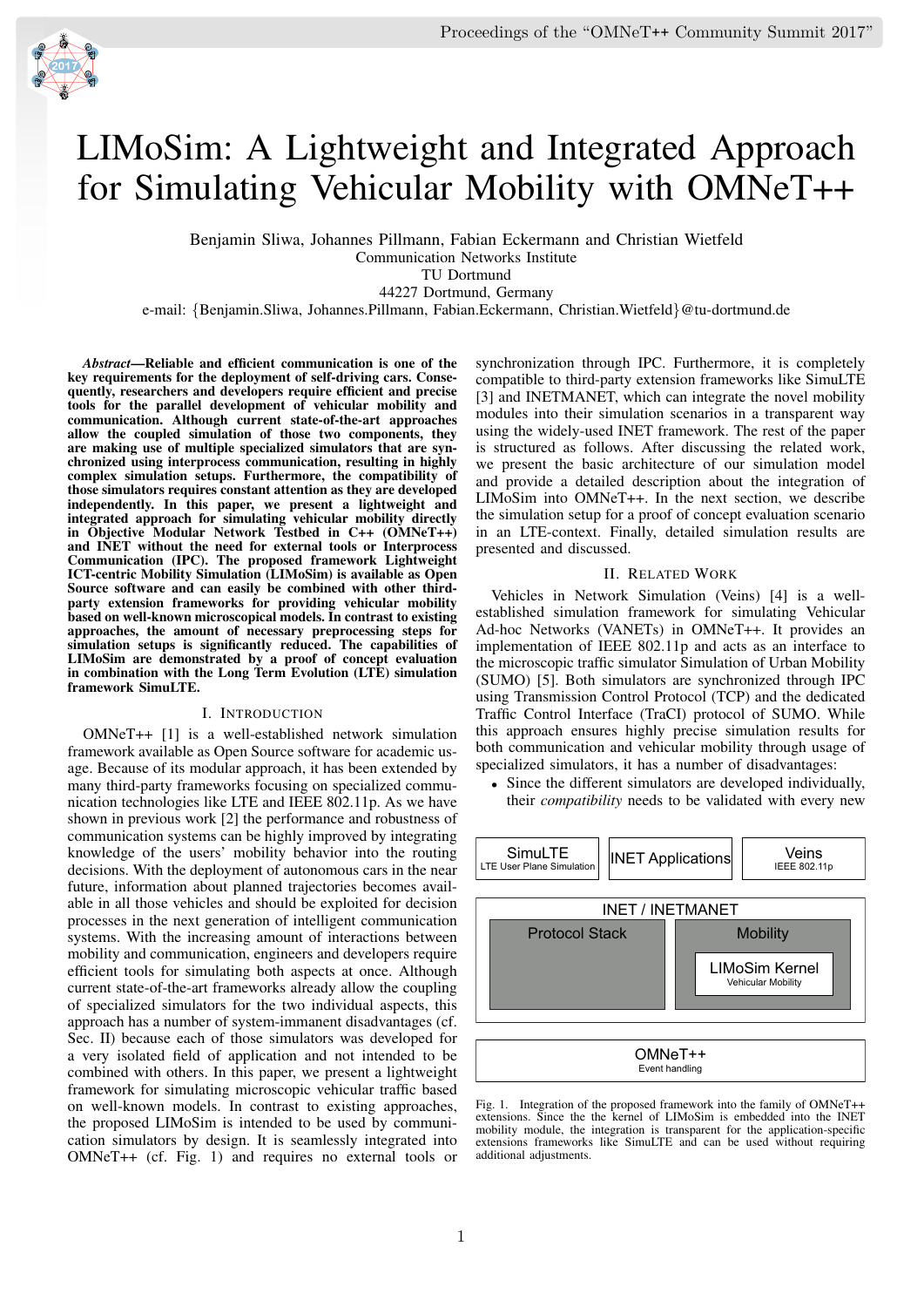

release. When we started to work on LIMoSim, Veins was not compatible to the newest SUMO version.

- For mobility-aware communication applications, TraCI is the bottleneck for the development process. The protocol needs to be extended for every new information type that should be shared between the simulators.
- Simulation setups have a high complexity because different tools have to be executed simultaneously. This aspect is even more dramatic for massive simulation scenarios that are executed on multiple servers in parallel. Additionally, even the generation of SUMO-only scenarios from OpenStreetMap (OSM)-data is quite complex, as several preprocessing steps are required.
- SUMO itself is rather designed for being used in a static way using precomputed data (for example routing paths). This does not match well with highly-dynamic vehicular applications, where the mobility behavior influences communication processes and vice versa.

Since the IPC-approach using SUMO is the current state-ofthe-art way for simulating vehicular mobility in OMNeT++, those disadvantages are propagated to third-party extension frameworks like INETMANET and SimuLTE as well, if they want to make use of vehicular motion.

Consequently, we think the OMNeT++ community could benefit from a more diverse way for simulating vehicular mobility depending on the application scenario. While the current approach using Veins with SUMO is fitting for many IEEE 802.11p applications, there are scenarios where Veins could be coupled with our proposed framework to avoid the SUMO overhead and the need for IPC. Additionally, the complexity of many LTE and Mobile Ad-hoc Network (MANET) scenarios can be significantly reduced by using LIMoSim only.

## III. INTEGRATION OF LIMOSIM INTO OMNET++

LIMoSim focuses on highly dynamic traffic scenarios where all decision processes and routes are determined at runtime. Its main field of application is the simulation of medium-sized city scenarios, where intelligent vehicles interact with other traffic participants through means of communication. In this context, the simulation of vehicular mobility is considered as a service for the simulation of communication systems.

The simulator consists of two main components: the simulation kernel with the different elements of the microscopic mobility models and the User Interface (UI) part for standalone vehicle simulation and the road editor for easy generation of new mobility scenarios. It furthermore features live visualization of statistical data in dynamically updated plots and contains export functions for vector graphics. In this paper, we focus on the simulation kernel of LIMoSim, as it is the only component that is linked to OMNeT++ and provide descriptions of the hierarchical mobility model and the event handling mechanism in the following subchapters.

## *A. Simulation of Vehicular Mobility*

The *LIMoSimCar.ned* module extends the *MovingMobilityBase.ned* module of the INET framework and acts as a logical structure for the different mobility-related submodules. Its hierarchical structure is illustrated in Fig. 2. A strategic model is used to determine the current destination point, which is the motivation for the vehicles movement. This node is



Fig. 2. Hierarchical model for microscopic traffic simulation encapsulated in the *LIMoSimCar.ned* module. OMNeT++-interface modules are available for the top and the bottom layer of the model.

then passed to a routing algorithm that computes the optimal path with respect to a defined criterion. All nodes of the path are handled sequentially by the general mobility model. Required adjustments to the mobility behavior because of encounters with other traffic participants are handled by the *Following Model*, which controls the distance between vehicles depending on their velocity by acceleration and deceleration. Finally, the position is updated with the calculated speed. In the current version of LIMoSim, we use the Intelligent Driver Model (IDM) [6] as a well-known following model for providing a realistic representation of vehicular mobility and combine it with the dedicated *lane-changing model* Minimizing Overall Braking Induced by Lane change (MOBIL) [7]. It should be noted that since the regular version of this model is not intersection-aware, the IDM implementation of LIMoSim treats traffic signals like static vehicles if the light is yellow or red. The integration of further models is planned for later releases. Since the individual mobility control modules

```
*.ue.mobilityType = "LIMoSimCar"
*.ue.mobility.map = "map.osm"
*.ue.mobility.strategicModel = "Trip"
*.ue.mobility.strategicModel.trip = "677230875,
275672221,3569208993,477807"
*.ue.mobility.way = "337055293"
*.ue.mobility.segment = 4
*.ue.mobility.lang = 0*.ue.mobility.offset = 1m
```
Fig. 3. Example .ini configuration for using LIMoSim in an LTE-scenario. The trip model routes the car to a sequential list of a destinations. The actual node ids can be obtained from the UI part of LIMoSim or the raw OSM-files. The configuration can be either done manually by setting the parameters of the mobility modules or automatically using a generated XML file.

are interfaced through a *Simple Module*, the respective parameters can be set for the *.ned-file* without requiring external configuration files. An example configuration is shown in Fig. 3, where a User Equipment (UE) is assigned with the LIMoSimCar mobility type and positioned on a specified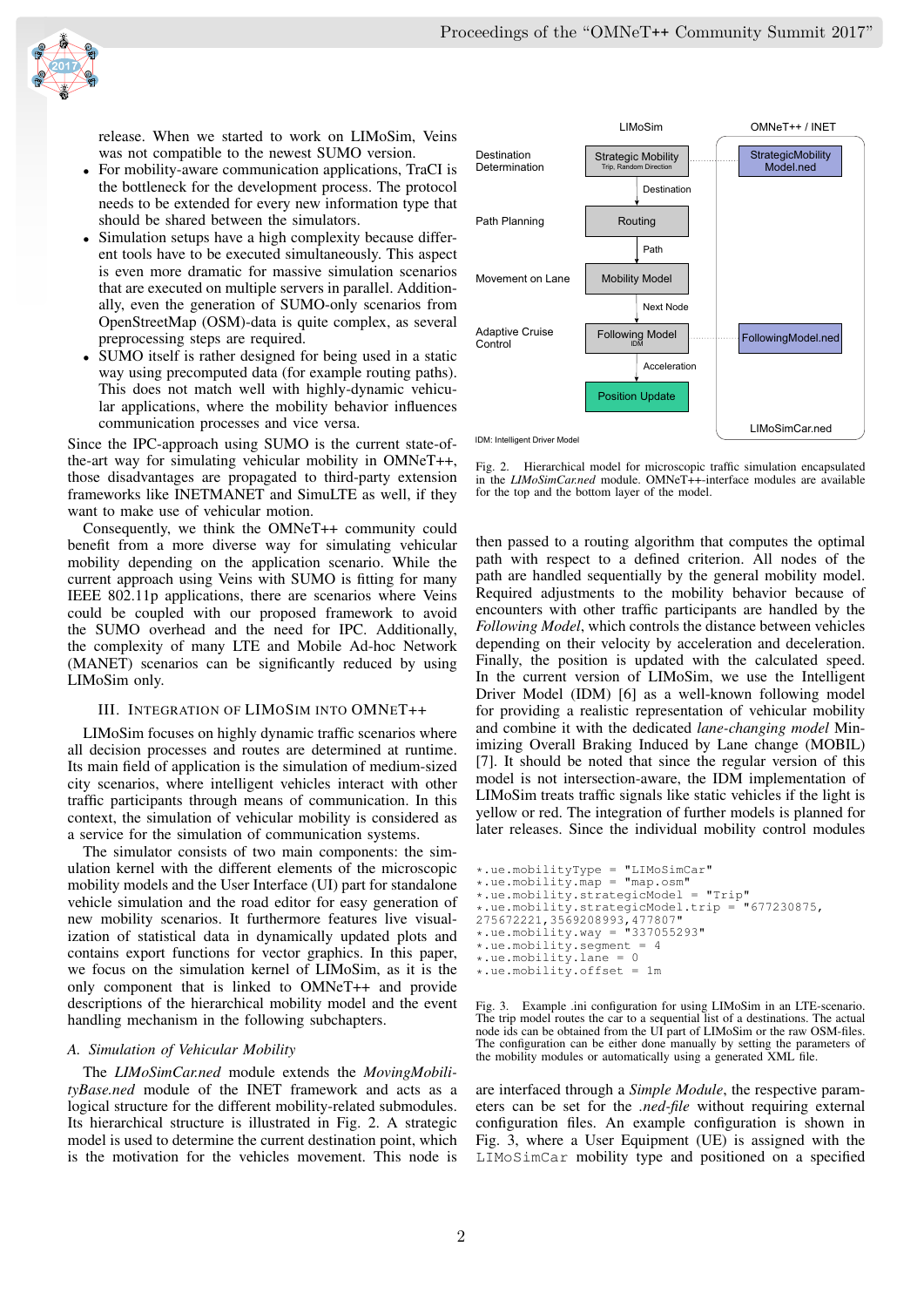

way segment. Furthermore, the Trip strategic mobility model is configured to sequentially approach multiple destination points (cf. Fig. 5). The ids originate from the OSM data model and can be obtained using UI of LIMoSim.

## *B. Embedding LIMoSim-Events into OMNeT++*

The Discrete Event Simulation (DES)-coupling mechanism is illustrated in Fig. 4. Since LIMoSim can also be used in a standalone mode, its objects are not aware of their OMNeT++ environment. The integration into the event handling mechanism is performed by a virtual event queue that does not take OMNeT++ events into consideration. In contrast to the IPCbased approach, there is no need for real DES-synchronization, as only a single queue is used. If an event  $e$  is scheduled, the *event mapping singleton* creates a new OMNeT++ *cMessage*  $m$  and stores a map entry for original event.  $m$  is then inserted into the OMNeT++ event queue. Once the *handleMessage()* method for  $m$  is called,  $e$  is retrieved from the map entry and handled by the respective object. With this approach, the actual event handling in OMNeT++ is transparent for all LIMoSim objects. Moreover, LIMoSim objects can use the event handling mechanism of OMNeT++ without even requiring an actual OMNeT++ module. As a consequence, objects that only influence the vehicular traffic but do not contain communication modules (like interference traffic or traffic signals) do not need to be modelled in OMNeT++.



Fig. 4. Coupling of the event queues for mobility and communication simulation. LIMoSim objects are not aware of their execution environment and use a virtual event queue, which is mapped to the event queue of OMNeT++.

## IV. PROOF OF CONCEPT EVALUATION

In this section, we present the setup and the results of the proof of concept evaluation. The default parameters for the scenarios are defined in Tab. I. Additional LTE-parameters are set according to the Handover (HO) example of SimuLTE.

TABLE I SIMULATION PARAMETERS OF THE REFERENCE SCENARIO

| <b>Simulation parameter</b>      | Value            |
|----------------------------------|------------------|
| Strategic mobility model (UE)    | Trip             |
| Strategic mobility model (inter- | Random Direction |
| ference traffic)                 |                  |
| Number of interference cars      | 100              |
| Following model                  | <b>IDM</b>       |
| Lane change model                | <b>MOBIL</b>     |
| Speed factor (driver behavior)   | $1 \pm 0.2$      |
| Carrier frequency                | 1800 [MHz]       |
| eNode B transmission power       | $46$ [dBm]       |
| eNode B antenna                  | omnidirectional  |

## *A. LTE-scenario with Real-world Map Data*

As a realistic scenario, real-world map data from OSM is used. An LTE-enabled car is monitored while it is driving around the campus area of the TU Dortmund University using a *Trip* strategic mobility module. 100 other cars act as interference traffic with *Random Direction* mobility and influence the mobility behavior of the considered car. The area is covered by three different Evolved Node Bs (eNBs), which have been positioned according to network provider information. Fig.  $\overline{5}$  provides an illustration of the described simulation setup. Due to the mobility of the car, multiple HOs are required at runtime. For the considered car, the current velocity, acceleration and the Received Signal Strength Indicator (RSSI) of the LTE link are measured over the trip duration and shown in Fig. 6.



Example scenario using OSM location data. 100 cars are simulated in the TU Dortmund University area. The map has been exported directly from the UI part of LIMoSim using its vector graphic export function.

The graphs for velocity and acceleration show typical innercity characteristics and mirror the traffic dynamics of the scenario. Due to the map topology, the traffic signals and the other traffic participants, the current street condition is under constant change. Therefore, a lot of braking and accelerating is required, causing a highly dynamic velocity behavior. The RSSI of the LTE signal shows plausible characteristics depending on the distance to the current serving eNB. Four handovers occur during the considered time (for the actual handover locations cf. Fig. 5). With HO2, the device attaches from eNB2 to eNB3 and shortly afterward back to eNB2 with HO3. This *ping pong* behavior can be considered as a motivation for further research in the interdependency of communication and mobility, as the handovers could have probably been avoided using a mobility-aware decision approach. In earlier work [8], we have performed a similar case-study using a different toolchain with SUMO and an analytical LTE model, which achieved similar results for the handover behavior.

### *B. Example Behavior of the IDM model*

In order to analyze the effects of the IDM model on the traffic dynamics, we consider a typical street scenario. Fig. 7 visualizes the acceleration behavior of multiple cars in a spacetime diagram. The cars start in a jam situation, which is then